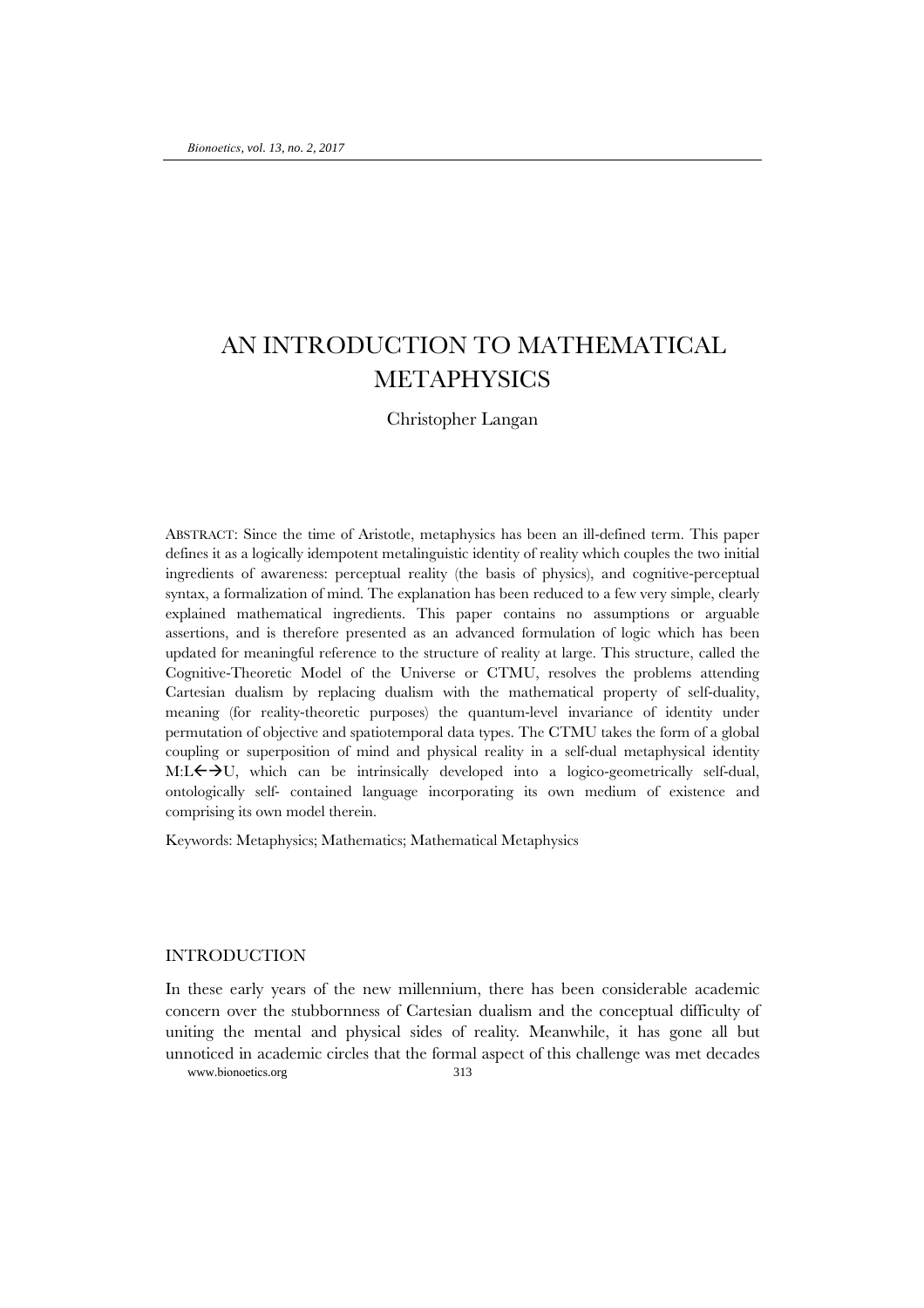ago, and in the most effective possible way. This paper contains a brief introductory account of the work in question, including a highly simplified description of the logicomathematical reasoning needed for the proper high-level theoretical description of reality. Everything follows from the requirements of this objective.

Aside from the author's own writings, there is as yet no well-defined field of mathematical metaphysics. Being an explanation of the author's previous work, this paper is largely an exercise in self-reference. The same applies to its bibliography. Conveniently enough, this is well in accord with a major theme herein emphasized, namely, the self-referential nature of reality.

### THE NECESSITY OF METAPHYSICS

Whether or not any given scientist or philosopher of science chooses to admit it, science is heavily invested in the idea that there exists a valid, comprehensive theory of reality or "theory of everything" (ToE), and indeed there must. For reality as a whole has structure and history, and in principle, that structure and history are isomorphic to a valid comprehensive theory of reality that can be written in a language of sufficient expressive power, the existence of which would seem to be implied by the fact that reality is accessible to the mind and senses. In a pinch, one need merely wave expansively at the universe and declare that the theory shares its structure.

Unfortunately, getting any farther than this entails a few difficulties. For example, we must decide how reality should be studied in order to discover its structure, and by whom. A closely related issue, which we encounter before even getting around to establishing a valid correspondence between theory and content, is how to identify a language of sufficient expressive power to contain a valid, comprehensive description of reality.

If there were a scientific consensus on these issues, it might well go something like this:

"Reality should be studied by physical scientists using the tools and methods of the physical sciences, and there can be no better language for expressing their findings than the language of physics. For after all, physics is the most fundamental science, that to which all other sciences can supposedly be reduced."

But this gives rise to yet another problem: physics is not self-explanatory. If physics is regarded as an expression of the structure of reality, then clearly it is real, and a comprehensive theory of reality must explain its every part and aspect. But then in order to qualify as a comprehensive theory of reality, physics must explain itself, its correspondence to reality, and arguably the biological origins and mental activity of physicists in whose minds it exists. In fact, physics as we know it can explain none of these things, or even the natural law of which it supposedly consists. Such explanations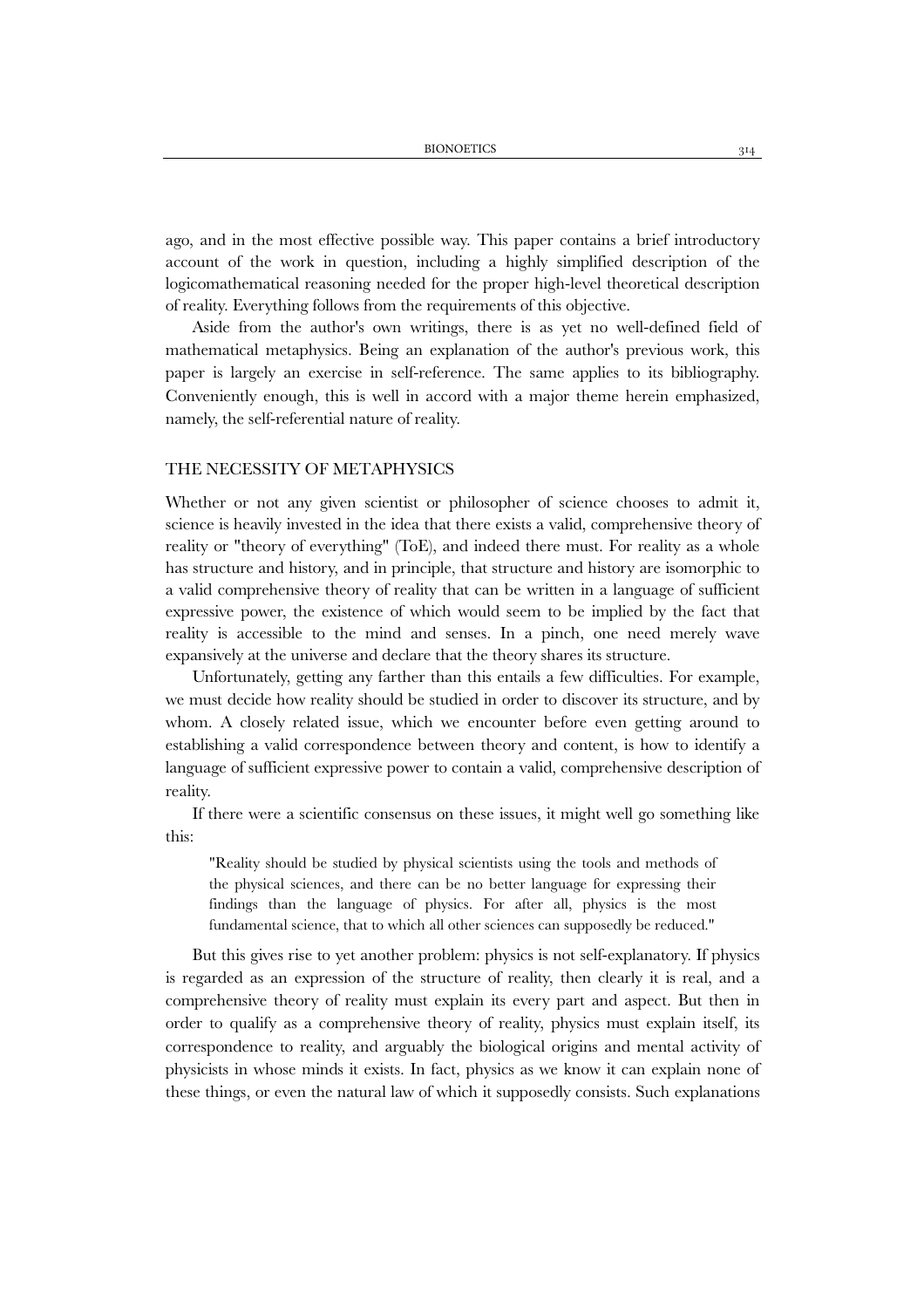are prohibited by its methodology as encoded in the scientific method, according to which it must constantly be tested by observation and experimentation.

Technically, it is not permitted to depart from the world of the senses.

As a matter of logic, the task of explaining such things as physics, the possibility of physics, and the relationship of physics to the physical universe requires a metalanguage of physics, a higher-order language in which the "object language" of physics can be an object of reference. Let a metalanguage capable of these functions be called "metaphysical". In order to properly refer to its content, the required metaphysical metalanguage must include physics, understood as the theoretical aggregate of physical insight, as a sublanguage, along with distinctions and classifiers suitable for distinguishing between reality and its complement or negation.

Moreover, because its metaphysical content must be mapped into reality along with its physical sublanguage, it must describe reality in such a way that it contains the codomain of this mapping, thereby establishing that reality has a metaphysical aspect.

Because it contains physics as a sublanguage, and physics is largely mathematical, the required metaphysical metalanguage must be mathematical as well. But ToE mathematical structure must be mathematics of a higher order, literally embedding and distributing over the mathematical structures employed in standard physics ... as does the language of mathematical logic in particular.

### RELATIONAL STRUCTURE

The relational level of mathematical structure is always of crucial importance, especially with regard to connectivity and coherence.

Historically, the coherence and connectivity of reality have been impaired by dualism. The parallel distinctions between mind and matter, form and content, attribute and argument, property and substance, language and universe, and so on are conventionally understood as dualistic, positing a fundamental dissimilarity or separation between two entities whose separation is problematical. This can often be addressed by mapping the dualistic distinction to discernible but coincidental aspects of a single coherent entity, thereby making it a duality and therefore dualic. A similar metadistinction exists for a three-way distinction such as that between space, time, and object (or matter); it can be regarded as either trialistic or trialic.

Science proceeds by formal cognitive abstraction of perceptual content, for which it requires just two initial ingredients: perceptual reality (our perceptual relationship with the world of percepts or observable states), and the cognitive apparatus through which perceptual content, as well as the perceptual relationship between percept and percipient, is recognized and processed. Indeed, science can be regarded as the coupling of these two ingredients, and insmuch as the ingredients are coupled, as an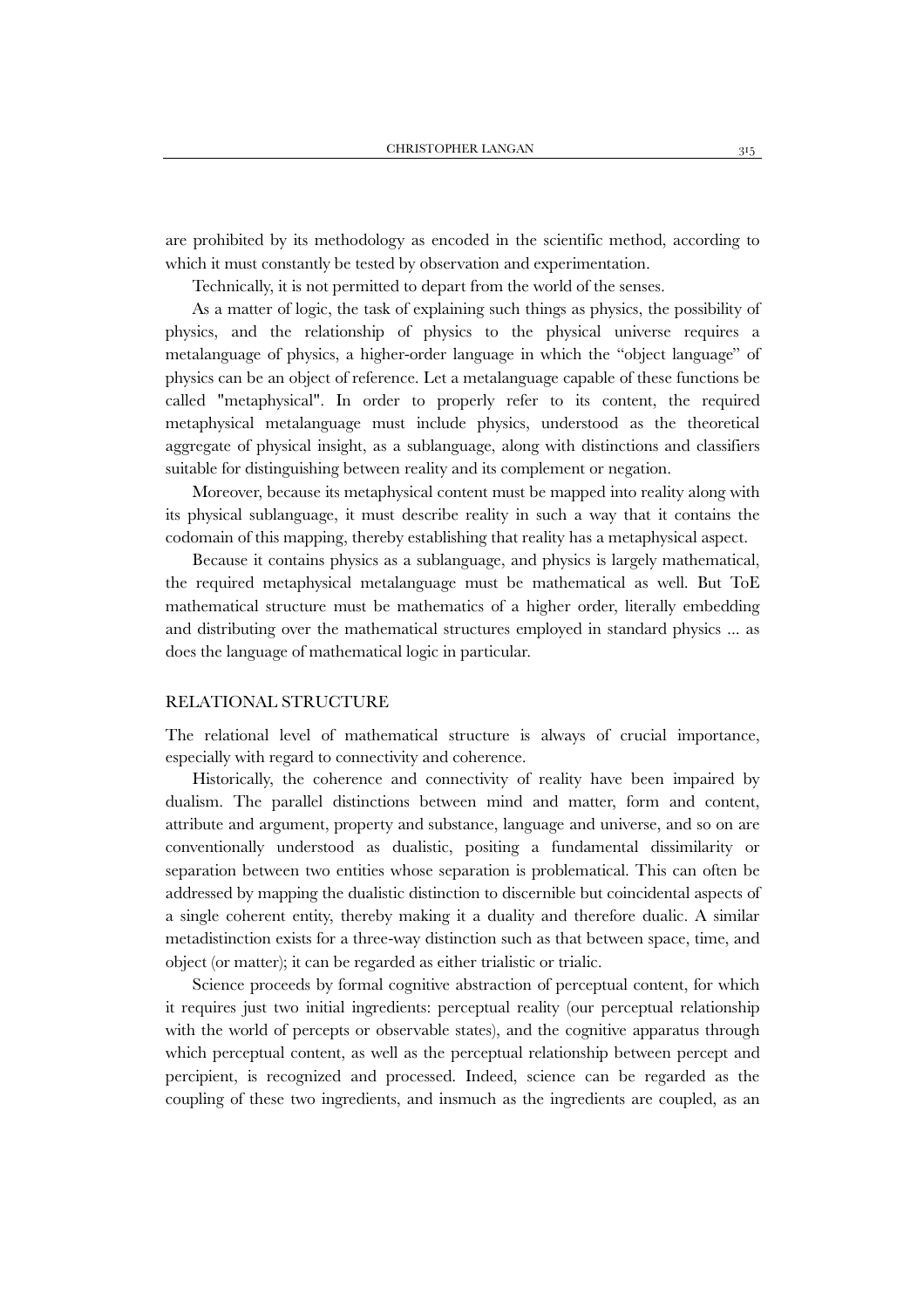initial ingredient in its own right (later on, we'll be calling it "M"). Hence, the above dualisms and their remedial dualities bear heavily on scientific epistemology.

The cognitive and perceptual ingredients of reality have structure, and like all relationships, their relationship has structure as well. This structure is that of a syndiffeonic relation.

### SYNDIFFEONESIS, THE RELATIONAL STRUCTURE OF REALITY

Any relationship of scientific interest is recognizable as a relationship and therefore intelligible, and every intelligible relationship involves the attribution of a property to its instances; i.e., the relationship is attributed to the things related by it. Other ways of saying this are that every intelligible relationship is a syndiffeonic relationship, or equivalently, that syndiffeonesis, the definitive property of syndiffeonic relationships, is the universal relational structure of reality as it is knowable to science.

Syndiffeonesis can be intuitively understood as "difference in sameness"; it is what occurs when an observer simultaneously recognizes any set of discernible objects in juxtaposition to their logical complements, or when a thinker simultaneously recognizes a set of concepts or values as similar or congruent. It captures the relational structure of attribution and the conceptual aggregation of discernibles, describing the situation in which a set of discernible instances is recognized or defined through a common syntax through which they are aggregated. Syntax consists of structural and dynamical invariants which support and constrain a language on all formal scales; they are distributed over the language intrinsically or by language-users. The concept can be generalized to any attribute or structure shared by a set of instances to be identified through it. Accepting syntax is that part or aspect of the mechanical structure or programming of a computational automaton which enables it to accept or "recognize" input; the concept can be generalized to non-mechanistic transduction.

Syndiffeonesis breaks down into sameness or synesis, which is stratified by order of relation or attribute, and difference or diffeonesis, which is a differentiative function of arity or cardinality. Every relationship, even a unary or nullary relationship, has two levels, synetic and diffeonic, with the synetic level consisting of common attributes or accepting-syntactic invariants, and the diffeonic level consisting of some number of discernible instances thereof (this number being the arity of the relationship). The generic syndiffeonic relation is "self- dual" in the sense that its synetic and diffeonic levels are dual to each other; they are respectively associated with orthogonal axes, the synetic ordinal axis and the diffeonic arity axis.

A syndiffeonic relation can be expressed in a number of ways, one of which is

 $s(d_1, d_2, d_3,...)$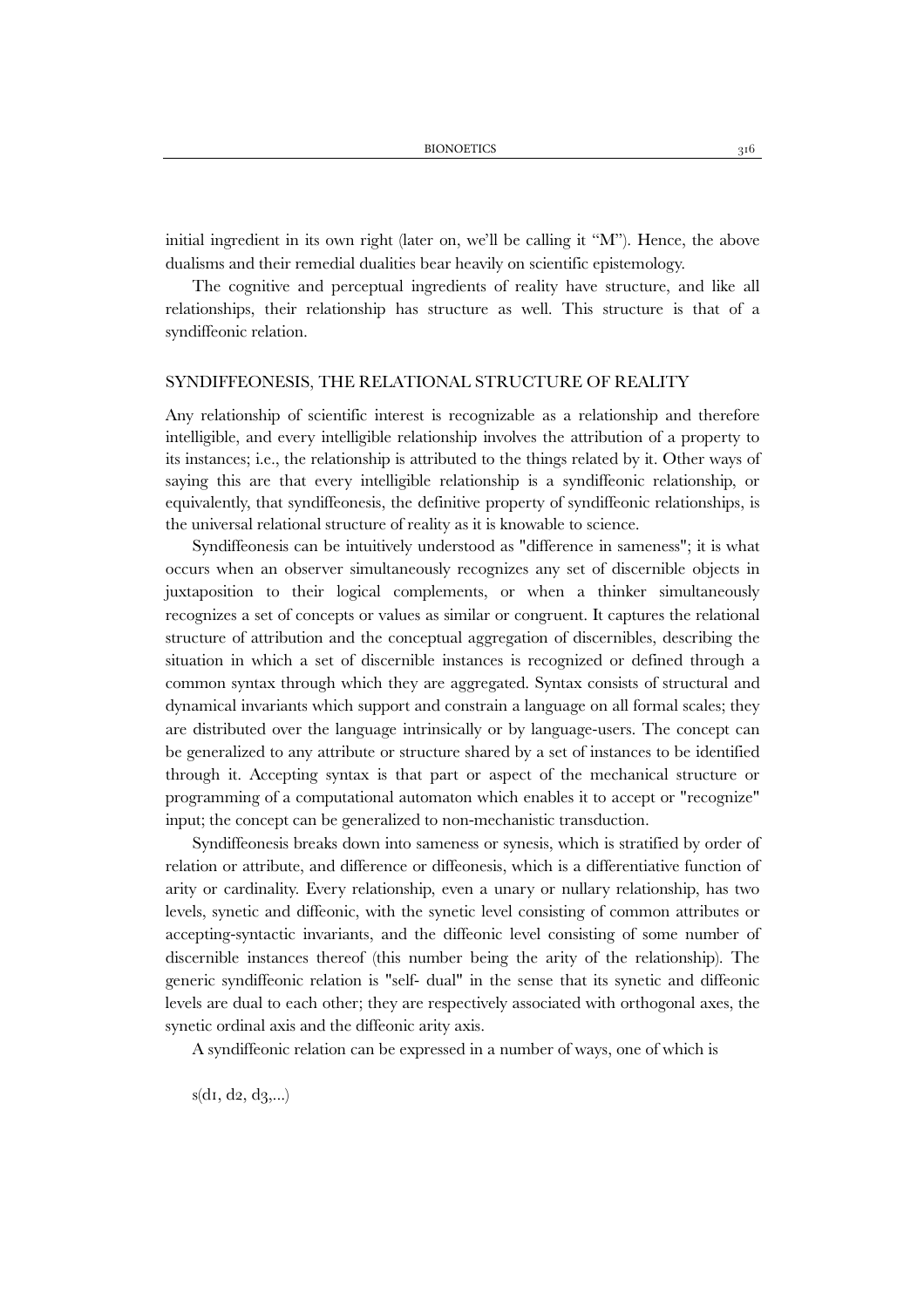The diffeonic extension of the relation, being just a set of things that are simultaneously recognized as different instances of the property or syntax s which describes them, is inside the parentheses; the synetic intension which describes or distributes over the extension is to the left. This notation is designed to resemble an arithmetical expression like  $n(a_1 + a_2 + a_3 + ...) =$  na<sub>1</sub> + na<sub>2</sub> + na<sub>3</sub> + ..., in which multiplication distributes over addition. The di inside the parentheses are the "diffeonic relands", arbitrary things that are observed or conceived to differ from each other, while s is just the synetic intension or syntax which describes or defines them.

The generic syndiffeonic relation is "self-dual" in another sense as well: it has dual active and passive interpretations. It can be understood as the passive parallel or sequential assimilation of perceptual content through accepting syntax, or dually as the active, generative distribution of syntax over defined content (generative in the sense that the content does not technically exist prior to its formative syntax; pure cognition is virtually always generative, as it is inherently internal, subjective, and without external percepts by which the subject can be passively imprinted). It thus describes not only passive perception, with the synetic level equating to accepting syntax through which the diffeonic instances are recognized, but the generative conatus through which instances or values are brought into being.

This leads us to a third sense in which a syndiffeonic relation is self-dual: it relates cognition and perception, the subjective and objective aspects of reality. Where it is perceptually interpreted, its synetic level is associated with the subject as accepting syntax or generative conatus, while its diffeonic level is associated with percepts or objects of perception. The distribution of the synetic level of a syndiffeonic relation generates a medium. (A medium is a pointwise distribution of syntax. When a syndiffeonic relation is understood as a distribution of synetic syntax over diffeonic points, it functions as a logical "spacetime diagram"; its arity axis is spatial, while its ordinal axis is temporal. By logico-geometric duality, logical binding is dual to topological bounding, and syntax functions as a metric for the medium over which it distributes.) Where hological means "having the property that overall structure is distributed on all scales", the hological distribution of syntax throughout this medium makes it a connection among the diffeonic elements and subsets thereof. The intension "connects" the extension, imparting to the extension a degree of connectivity and coherence.

To sum it up: whenever, in the course of perception and/or cognition, one simultaneously recognizes any number of things as different from each other (discernible), one is necessarily bringing to bear a cognitive- perceptual syntax in order to accept both of them as cognitive or perceptual input, which amounts to distributing over them a common property. This common distribution belies any assumption that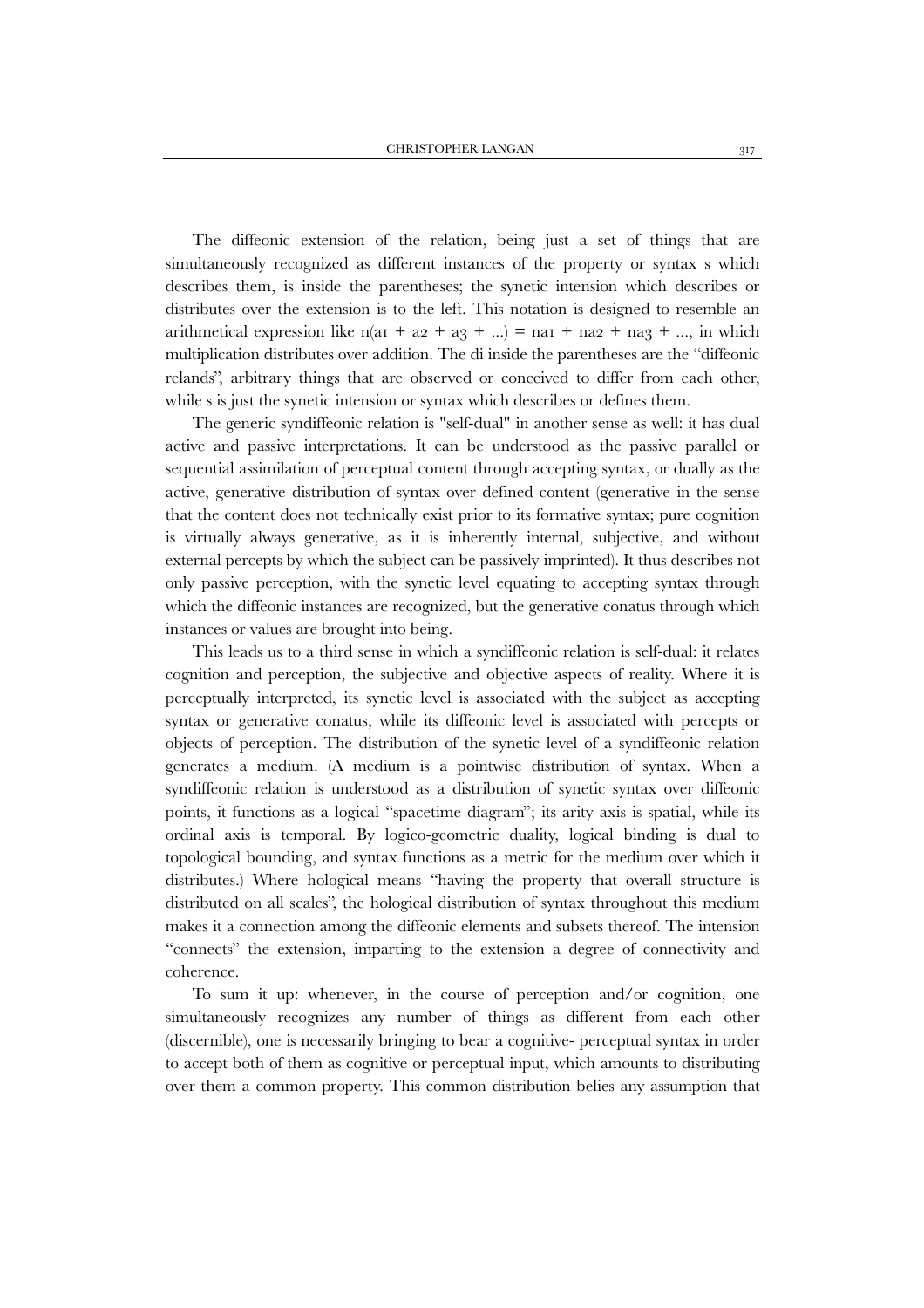they are utterly different and therefore subject to dualism. Instead, they are syndiffeonically related, differing only against a homogeneous background of common syntax or cognitive sameness.

Because syndiffeonesis relates cognition and perception, our only means of knowing reality, it comprises the universal relational structure of the identity of reality, characterizing sameness and difference, generality and specificity, intension and extension, invariance and variation, set-theoretic aggregation and discernment, and so on. In effect, it brings the apparatus of apprehension and attribution into every relationship that is thought or perceived, permitting it to model an attributive coupling in a self-contained fashion.

### SCIENCE AS THE IDENTIFICATION OF REALITY

The objective of science is the identification of reality, i.e., to express the identity of reality as clearly and succinctly as possible. "The identity of reality" means "that as which reality can be coherently identified, or apprehended and locally discerned from nonreality"; it identifies reality as a discernible cohesive entity.

An identity is a coherent, stratified, self-dual syndiffeonic relationship. Stratified means that the synetic level distributes over the diffeonic level as a common property, while self-dual means that both levels coincide in a single coherent entity (the syndiffeonic relationship itself). Where the synetic level is regarded as intensional and the diffeonic level as extensional, the identity is just an attributive coupling of intension and extension, i.e., of a label, attribute, or description with the set or other structure which it describes. An identity, or intension | extension coupling, is self-dual in the sense that the coupling distributes over both coupled entities; on this level of meaning, the coupling relation is symmetric regardless of any asymmetry on other levels.

Algebraically, an identity represents an entire algebraic system of which it may or may not be a distinguished element. In either case, it is trialic in the sense that the system it represents contains elements, relations, and operations, which means that the identity plays all three of these roles. Mathematically, this can be expressed as follows:

E.<sub>I</sub>  $i = iR$   $i = i * i$ ,

where i is an identity,  $R$  is a generic relation, and  $*$  is a generic operation. This means that where i is the identity of a system S which it therefore represents, any relation or operation under which S is closed instantiates the generic identity relation i R i and/or the generic identity operation i \* i, and can therefore replace it under substitution, denoted --->. Thus, where a and b are two related elements of S, and R' and \*' are a specific relation and a specific operation on S, we have the following substitutions: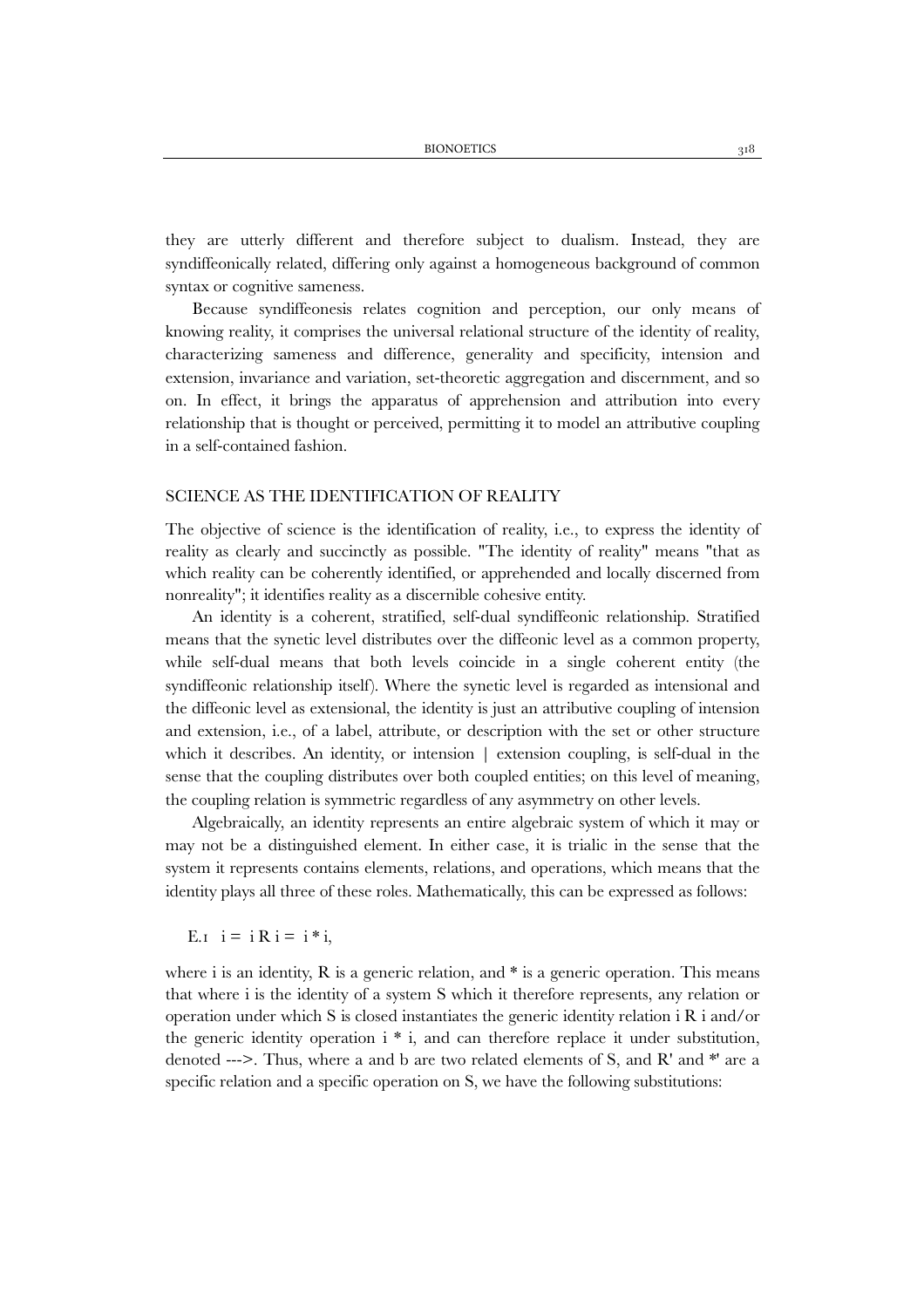$i \nvert R$   $i \nvert R$  a R' b  $i * i \rightarrow a * b$  $\rightarrow$  a\*' b

These simple examples illustrate the syndiffeonic aspect of identity. The identity itself, along with its generic R and \*, reside on the synetic level, while its possible specifications  $i \rightarrow (a \text{ or } b \text{ or } ...)$ ,  $R \rightarrow R'$ , and  $* \rightarrow *$  reside on the diffeonic level.

Note, however, that as conventionally understood, the operational and relational closure of an algebraic system does not imply that its identity is completely selfcontained. Instead, the mathematician and any required display, storage, or processing media are typically missing from its formal idealization, and it is usually considered to exist in a Platonic realm beyond which no explanation is required. In a ToE, this is unacceptable.

# THE METALINGUISTIC IDENTITY OF REALITY: STRUCTURE AND DYNAMICS

The maximal generality (universality, comprehensiveness) criterion of a realitytheoretic identity, or ontologically necessary and sufficient "Theory of Everything", means that a fully general formal structure must be selected as the skeletal identity or ToE framework of reality. This structure is distributive by definition, applying hologically to every point and part of reality. Conversely, because this structure represents the entirety of the ontologically self-contained system from which it is induced, it is the ontic identity of that system.

Reality is formulated in mathematical terms, and mathematical structures, along with the various cognitive and perceptual structures they describe, can be scientifically formalized only as languages. Even the theory of languages is itself a language. This rule applies without exception, covering all quantitative equations and/or "master equations" purporting to describe reality; they too are languages, formalistic and meaningless without embedment in a ToE metalanguage formulated as an overall description of reality. It follows that the ToE identity must incorporate not only syndiffeonic structure, but the formal structure of a language, refined to whatever degree may be necessary. As always, the structure of the language (and syntactic and semantic consistency) is preserved by its model-theoretic mapping onto and into its universe, which means that the universe shares the linguistic structure and dynamics of the theory and is therefore also a language.

Language is often mistakenly conceived as the opposite of mathematics. It is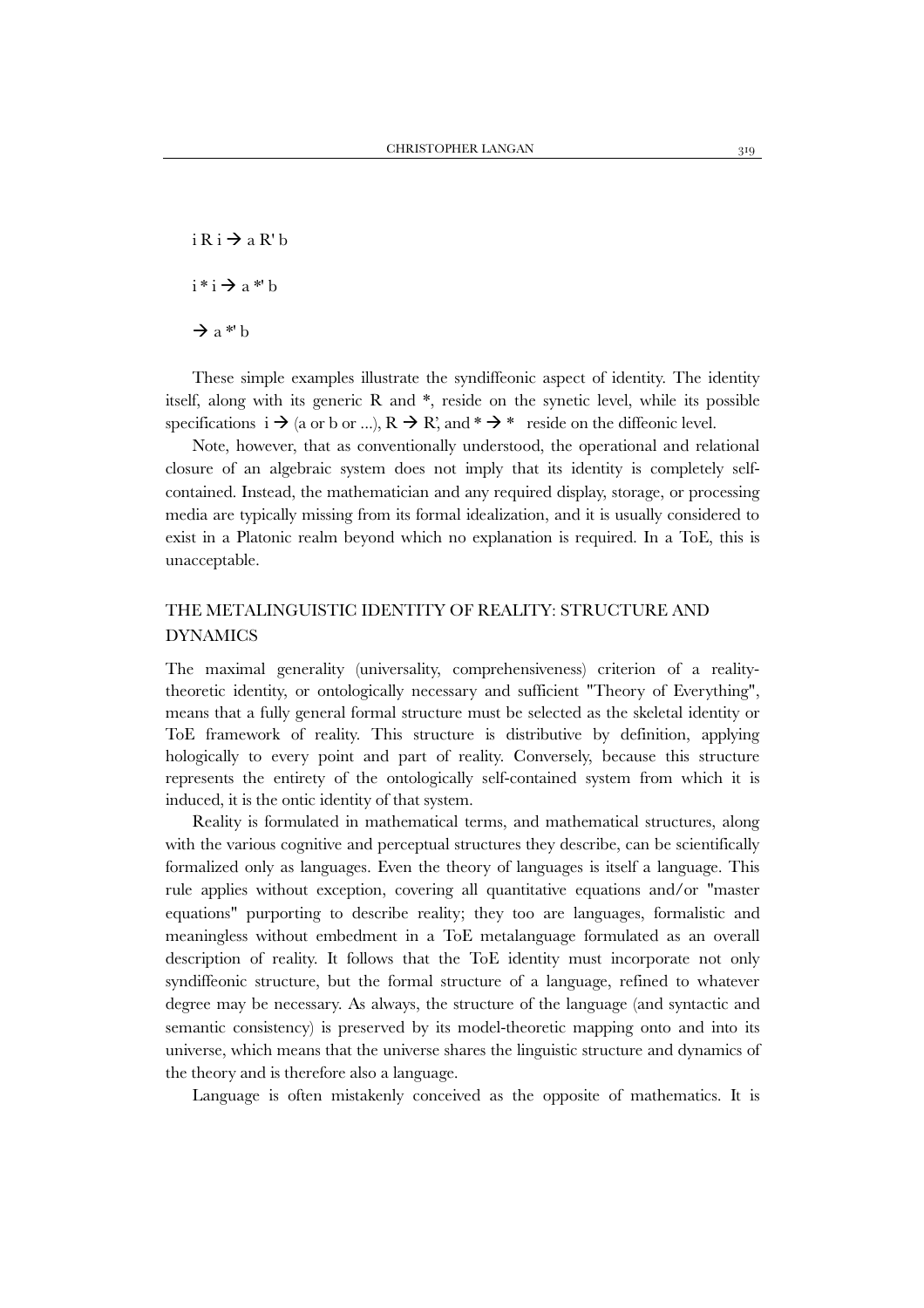thought to be structurally loose and semantically nebulous, whereas mathematics is thought to be tight, clear, and unequivocal. In fact, not only is language a mathematical structure in its own right, but it is the most general mathematical structure of all, subsuming every other. If language were not mathematical in every sense, and if it were not capable of concise and unequivocal expression, then not only would mathematics (and therefore mathematical physics) be inadequate to characterize reality, but there would be no such things as mathematics and physics at all.

However, reality is not "just a language". It is a very special kind of language which possesses properties never before seen in a language outside the work of this author. These are the properties without which the mathematical structure of language cannot serve as the structure of reality, and without which reality theory would be futile. It would be futile because the word theory is just an abbreviation of theoretic language, and any theory at all must impute its own linguistic structure to reality as its content ... and in the case of a ToE, as its form and content alike.

Dynamically, the most interesting feature of the ToE master-language is that it evolves in two orthogonal directions. One mode of evolution occurs in the familiar linear read-write direction; for users of the English language, this is horizontally from left to right (we ignore the downward succession of lines on a page; the important thing is that each line is written and read from left to right). The other, which occurs in the perpendicular direction, can be variously exemplified as, e.g.,  $(i)$  a mathematical calculation or axiomatic derivation in which one starts at the top of a page with a horizontally written initial statement and uses axioms and rules of inference to work downward through a series of modified statements, finally terminating on the bottom line or conclusion; (2) a cellular automaton which begins as a horizontal line of contiguous colored squares or cells, and evolves downward line by line as chromatic transformation rules are applied to the cells of each line in succession; and  $(3)$  a grammatical derivation in which, by a series of substitutions, a start symbol evolves through a derivational series of nonterminal expressions to a communicable terminal expression.

As a language couples to its content on the syntactic and semantic levels, orthogonal evolutionary processes analogous to those of the language are induced in the content. Where the content of the language is an appropriately structured manifold, the manifold in question also evolves in two orthogonal dimensions. One of these dimensions is the terminal dimension; this dimension is then correspondent to axiomatic or grammatical derivation, comprising an orthogonal dimension of causation with orthogonal sequences of pregeometric nonterminals. Where the manifold is spatiotemporal, and the terminal dimension of its evolution is understood as timelike, causal, and physical, the grammatical dimension of evolution is metacausal,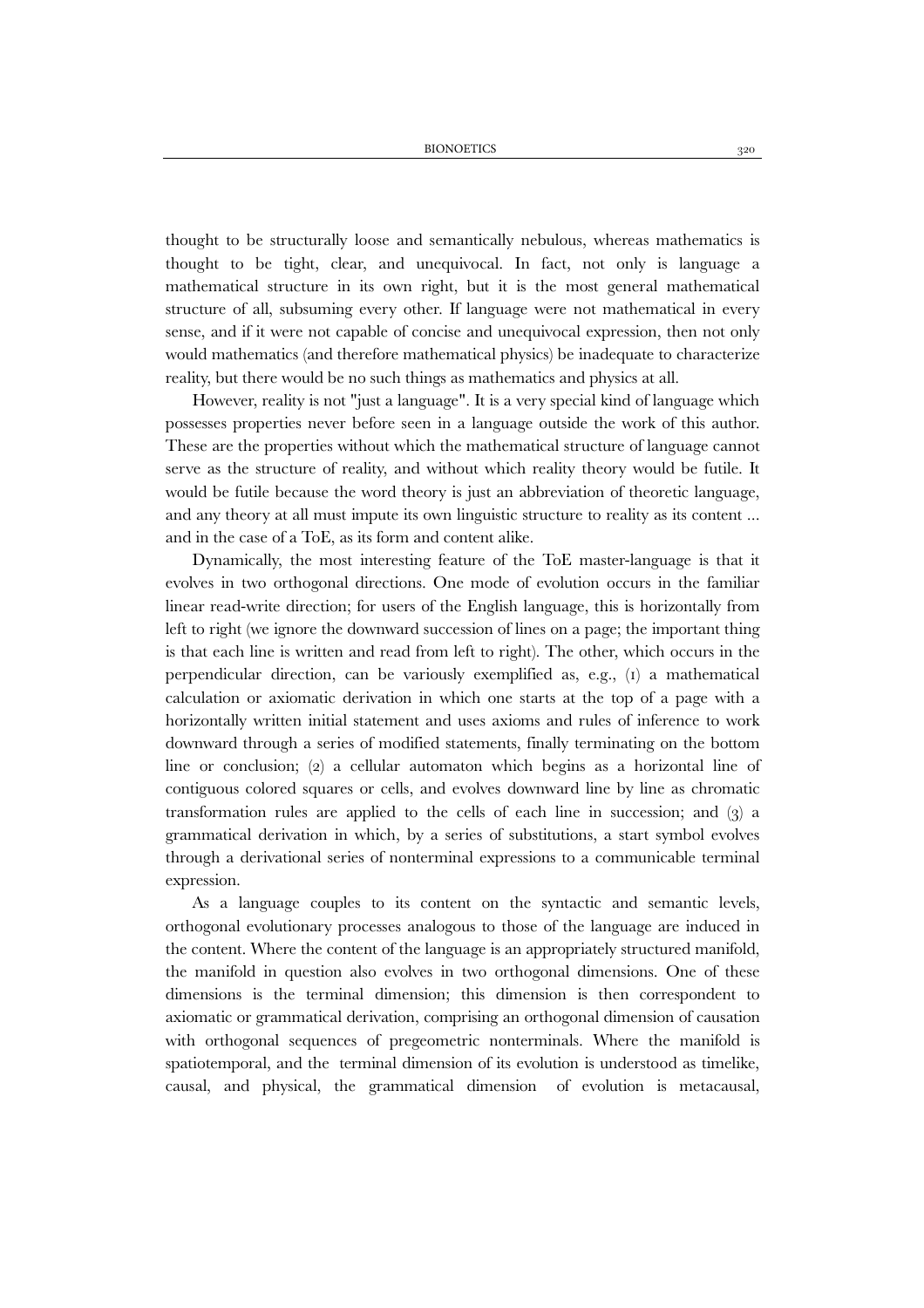metatemporal, and metaphysical. It coherently transforms entire spatiotemporally extended systems rather than local states; it is not subject to local confinement as is terminal causation, which consists of many separate threads, but has nonlocal coherence and combinatorial (relational and operational) degrees of freedom which let it take the physical states of spatiotemporally extended systems as input and yield extended complexes of physical events as metasimultaneous output (where *metasimultaneous* means "occurring within the same null grammatical process").

Metacausation and other metaphysical criteria require that the standard "physical" conception of spacetime be superseded by a more advanced metaphysical conceptualization that is logico-geometrically dual to the linguistic structure of the trialic identity. Called the conspansive manifold, it is self-generative and requires three levels of topology and three corresponding levels of quantization. The conspansive manifold is dynamically self-contained; in coupling with the linguistic identity, it evolves by generative self-modeling, embedding conventional spacetime as a linear-ectomorphic semimodel corresponding to the semilanguage Lo of the ToE identity.

### PROPERTIES OF THE METALINGUISTIC IDENTITY OF REALITY

The ToE must be intelligible, and must render reality intelligible as its content. This does not mean simply that the theory can be understood by its readers; it means that as a formal representation of the universal structure of reality, it is the distributive syntax of reality, and must enable reality to recognize itself through its elements and subsystems. It must comprise a distributive identity through which reality can not only be recognized by sentient entities, but which supports the states, state transformations, and interactions of inert entities, with different kinds of entity responding (only) to the appropriate syntactic invariants.

Explanation is the identification of prior cause or reason, an identificative regress intended to distinguish the explanandum from its negation. A global theoretical language L, being totally self-contained and thus self- explanatory, exhibits the property of inductive idempotence (ontic closure, existential self-sufficiency), amounting to the self-verifiability of reality as demanded by its self-containment (which is self-evident insofar as anything capable of supporting, constraining, or affecting reality is real by definition).

To say that a language or system is inductively idempotent means that under the operation E of explanation or explanatory regression, the operand or explanandum L is unchanged: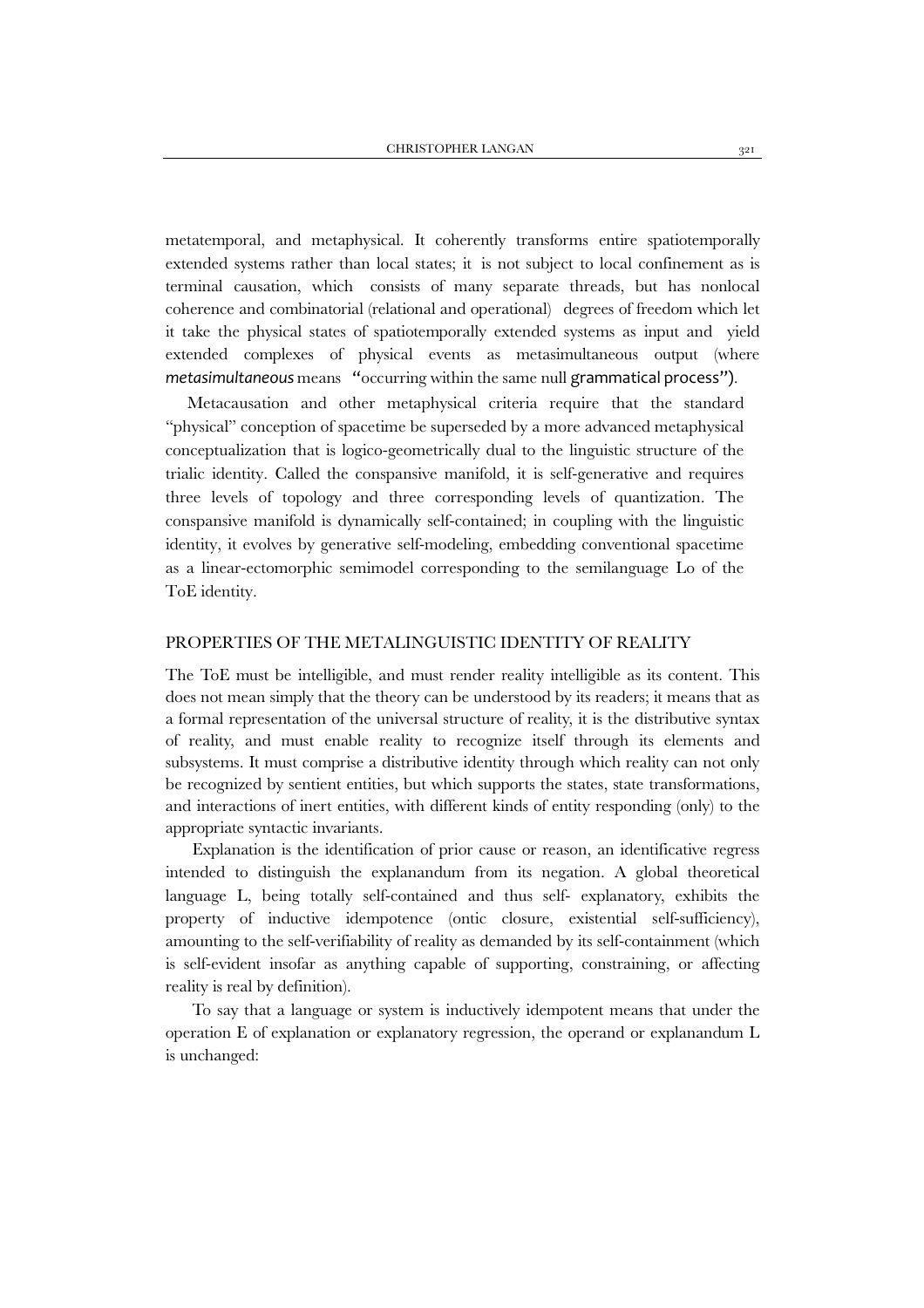### E.2  $E(L) = L$

where arbitrary n-ary operations on a set or structure S can be represented as mappings from Sn to S. Being existentially complete, L returns only itself when E operates on it.

In other words, explanatory induction is a recursive trialic identity mapping on L, with L playing the roles of explanandum, explanation function, and explanation. In short, for an inductively idempotent system, explanation is equivalent to identification; the system is its own identity, and the system is dually (formally and topologically) selfdistributed over its own fundamental constituents or points (distribution of syntax over a point denotes the logical binding and/or topological bounding of a coherent element by the syntax; the point and its structure and dynamics must conform to all applicable syntactic forms and constraints). The origin or first cause of the trialic metaphysical metalanguage L can be apprehended only through L-syntax, which is invariant by definition and changeless under self-iteration. At the explanatory limit where explanation is global self-identification by the inductively idempotent identity-operator, it is called logical induction (which this paper exemplifies as both a description and an application). Logical induction equates to a form of deduction in which global syntax, including its own quantization mapping onto reality, is generically educed from the initial ingredients of reality, namely perceptual reality and accepting syntax (respectively, the objective and subjective aspects of reality, of whose elementary coupling science and experience undeniably consist).

The ToE identity must be logically consistent so that no irresolvable paradoxes destroy its intelligibility (or that of reality at large). Where physics is idealized as a firstorder language capable of expressing all object-level truths about physical or perceptual reality, the ToE must be a metaphysical metalanguage of physics which supports the verification or falsification of physical attributions by attaching one of the truth values  $(T,F)$  to each of them. For this, the 2-valued  $T/F$  distinction of propositional logic is required, and because propositional logic is just a special sublanguage of predicate logic (as is model theory), predicate logic as an (operationally defined) whole is required. As a requirement of intelligibility and thus of science, logic comprises the top-level structure of the identity of scientific reality, distributing over every point of its medium (i.e., every coherent, discernible diffeonic reland). Where the meaning of logic boils down to "the rules of valid thought and perception", logical structure doubles as cognitive-perceptual syntax. It is through this logical syntax that a self-modeling (conscious) entity couples "anthropically" to its universe and "metatautologically" identifies itself in contradistinction from its environment and vice versa (for an explanation of the metatautology concept, keep reading).

In order to have any degree of certainty, the ToE cannot rely on assumption, or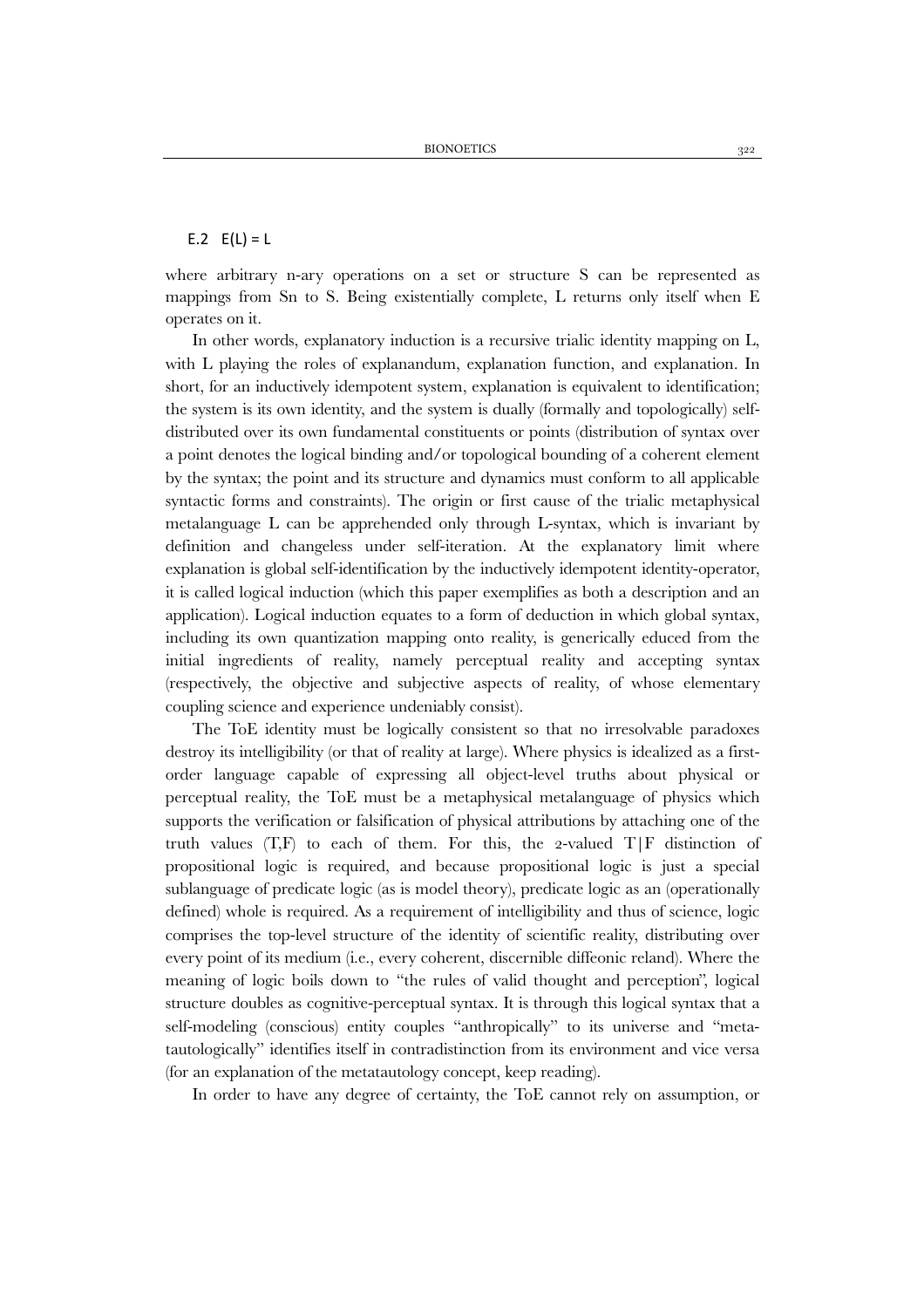empirical or probabilistic induction. What is required is logical-inductive reasoning from known specifics to generalities by tautological necessity. These initial specifics are just what we are given without inference, namely perceptual reality and cognitiveperceptual accepting / generative syntax (including what Kantians sometimes call the "categories of thought and perception", and what philosophers of mind call qualia). The ingredients of this reality-syntax need not be enumerated in order for it to serve as a basis for logical induction; if syntax is instead functionally or operationally defined and distributed over reality through its universal syndiffeonic relational structure  $-$  i.e., as the synetic level of a global syndiffeonic relation - the implications are already far from trivial.

One very important application of logical induction relates the two initial ingredients of reality just mentioned: the external world of objective perceptual content, and the internal world of cognition and the syntactic and semantic structures to which it conforms. These two ingredients, which are given and need not be assumed, are related by a mapping that can be simply expressed as

### M:L←→U

where L is a language of cognition and perception along with the formal, ideal, or abstract ingredients of that language (includes cognitive-perceptual accepting syntax in its entirety), U is the universe of the language, e.g. the perceptual universe, and M is the metalanguage expressing the mapping of L to U and U to L via the two- headed arrow " $\leftrightarrow$ ", which can represent cognition, perception, attribution, recognition, information, or anything else that bridges the dualistic gulf between form and content.

The mapping M may look unimpressive, but it is deceptively powerful. It is a minimal model of cognition and perception (and attribution and information as well), and is capable of exhibiting all of the essential ToE properties mentioned above. It is also just another way of looking at a syndiffeonic relation, and is therefore a model of relational structure; U is just a set of discernible entities or diffeonic relands, while L incorporates the synetic intension of any given subset of U, with M taking responsibility for the distribution of L over U. And last but not least, it is also a way of characterizing the global identity of reality, a compact model of thought and experience which forms the nucleus of advanced reality theory.

A few observations regarding the above mapping are in order. First, the whole thing can be contracted to M alone. For as we have already mentioned, a metalanguage like M must include its object-language L, and L must syntactically embed its content. So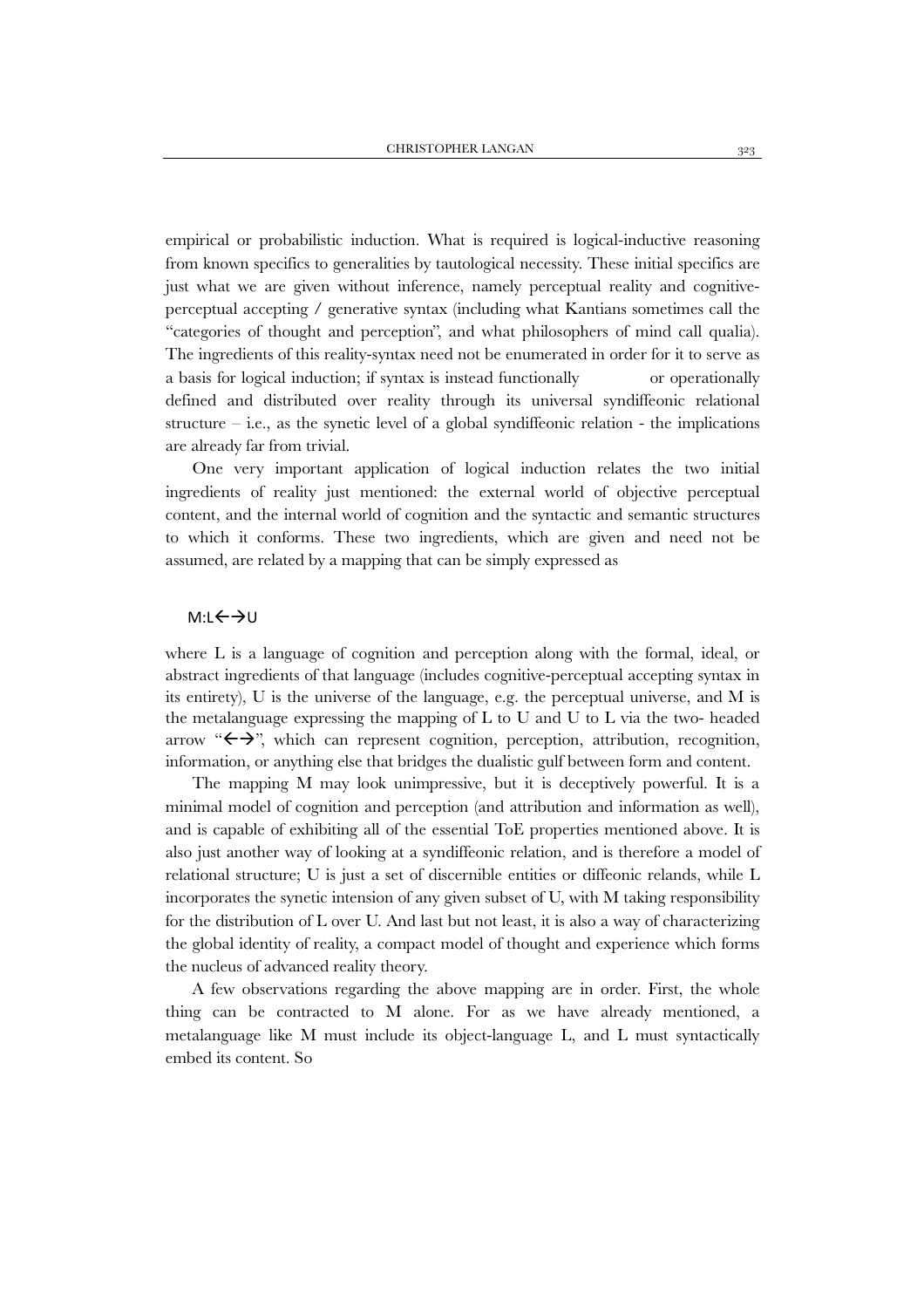E.3  $M = (M \supset L \supset U)$ 

In other words, reality can be entirely packaged in the ToE metalanguage M. However, this requires a bit more explanation. For example,  $(i)$  the intensional language L is operator-quantized; (2) M is "meta-surjectively" mapped onto the  $L$ quanta with a special hological kind of one-to-many mapping (M is coherent and therefore "singular", whereas L-quantization produces many L-operators); (3) the two  $\supset$  signs carry different senses of inclusion; and (4) L "metrizes" U, inducing on it a dual geometry.

Secondly, there is an aspect of syndiffeonesis that we have not yet discussed: a syndiffeonic relation amounts to something called a metatautology or "self-dual tautology". Whereas a propositional tautology generally amounts to an element of logical syntax roughly equivalent to the self-identity of a sentential variable (e.g., " $X=X$ ", X an arbitrary attribution), and a semantic tautology is a similar redundancy within a specific attribution (e.g., "a horse is a horse" or "a rose is a flower"), a metatautology is a self-dual "input-acceptor redundancy" whereby an input datum doubles as an element of the accepting syntax of the acceptor (or generic observer or thinker). The shift of data type (of an identity) between percept and percipient, the thing observed and the accepting / generative syntax of the observer, is a dualization operation, i.e., the symmetric rotation of a self- dual identity between logical data types, in this case perceptual input and cognitive-perceptual syntax.

Having defined a metatautology, we can now expand the concept by making use of our two initial ontological ingredients, the two things that we are absolutely given without assumption upon birth into this reality, the esse est percipi and cogito ergo sum of reality theory: perceptual reality, or the objective environment consisting of external states, and cognitive-perceptual syntax or mind, consisting of the subjective inner world of mental internal states and state transitions.

First, note that in addition to the two initial ingredients L and U, we are also given the coupling between them; this is M, and we are implicated in M as entities in which the  $L/U$  coupling occurs. As an identity, M can be considered one coherent entity which self-differentiates by syndiffeonic self-stratification through the cumulative factorization of telesis, a dual generalization of energy properly defined to serve as the ultimate "stuff" of reality. Thus, rather than going through a sequence of steps to construct M, we are simply explaining how the aspects of M:L $\leftrightarrow$ U interrelate, breaking up the explanation into parts and steps for the sake of clarity. The steps do not occur as a temporal sequence, but metasimultaneously; the ingredients M, L, and U are interdependent and mutually recursively defined with respect to function (although M can be considered to stand alone as a self-potentializing, self-actualizing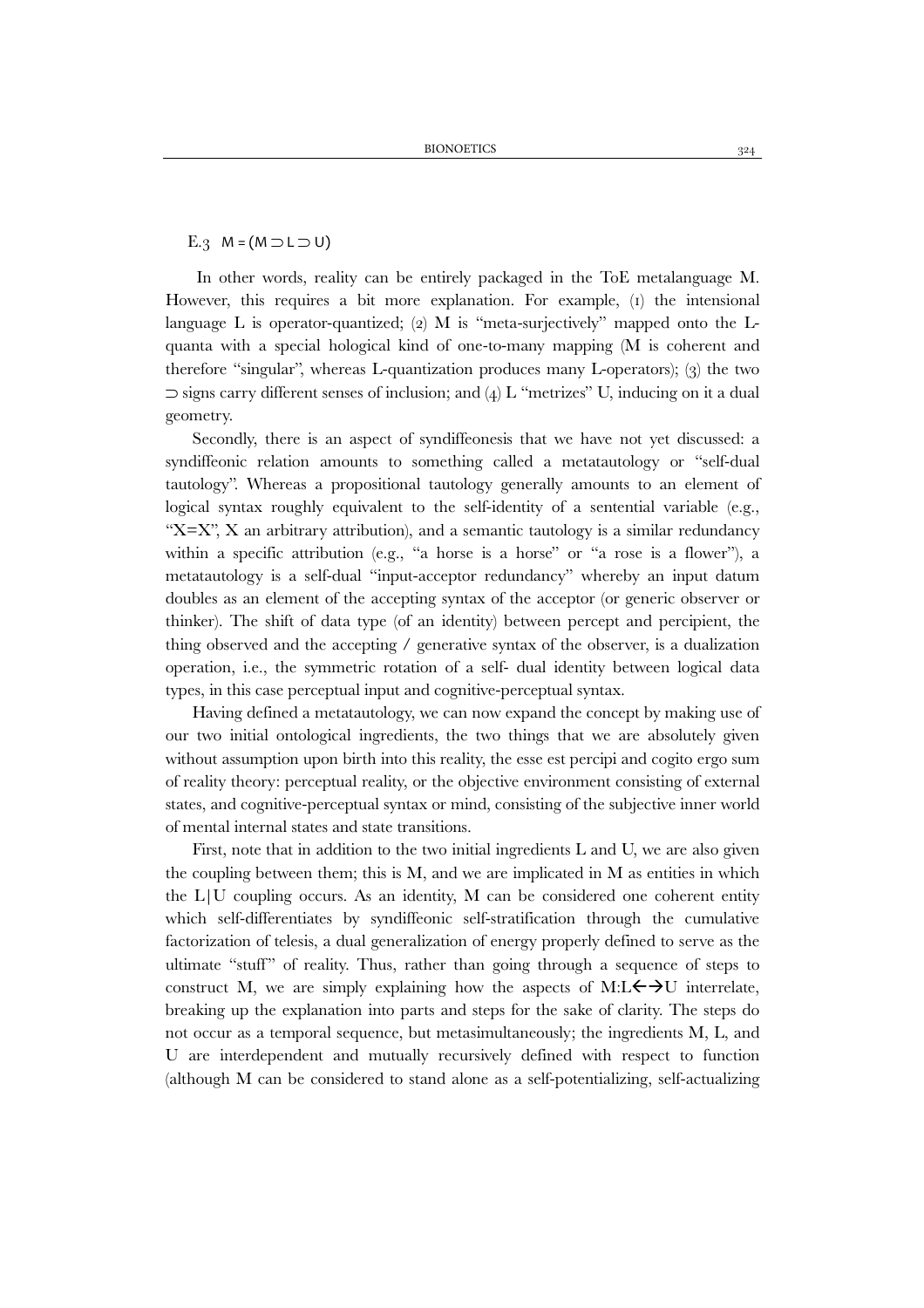global identity creating L and U in the course of self- identification).

(a) U is the entire universe of replicable perceptions, or the object-level universe of the first-order language L. Conversely, L is the comprehensive first-order intension of U (which is dual to its extension or object-universe U). This is an irreducible mutual recursive definition of L and U:

$$
E.4 \quad L = F_L(U) \ ; \ U = F_U(L)
$$

where FL and FU are definition functions with their parameters (definientia) in parentheses. In other words, the definition of each definiendum (defined term) L and U necessarily takes the other term as a definiens (definitional parameter). This definitional linkage is ontological; it does not say merely that percepts must be perceived and properties substantively instantiated, but that states in U are meaningless without attributes in L, and attributes in L are unassignable without attributive operators in U. L and U cannot be separated, and U is therefore equivalent to a particular L|U coupling within the metaobject domain {L|U} consisting of all possible couplings of entities from L and U respectively.

(b) As related entities, L and U comprise a relational identity  $M = M: L \leftrightarrow U$ which equates to a logically idempotent form of model theory, the CTMU, that can not only couple L and U, but can also couple itself to L, U, and the L-U coupling  $L/U$ , and so on to arbitrarily high order.

Where observable states of the perceptual universe U are couplings of attributes from L with values from U,

$$
E_5 M: L \leftrightarrow U = M: L \leftrightarrow (L|U) = M: L \leftrightarrow \{L|U\}
$$

Anything not sharing the structure of L is inexpressible in L, and because L amounts to cognitive-perceptual syntax and thus limits perception and conceptualization on U, nothing is perceptible or conceivable which is not expressible in L. That is, the perceptual universe U, which coincides with the (time-dependent) coupling  $L|U$  and the inclusive metaobject domain  ${L|U}$  forming the universe of M (the syntactic metaverse), contains nothing which is not in structural correspondence with cognitive-perceptual syntax L; U is entirely embedded in L as perceptual content, and secondarily, as inferred properties and relationships of perceptual content. The mapping may thus be contracted, retracting  $U = L|U| = \{L|U\}$  entirely into L and leaving M:L.

(d) By duality of the syntactic distribution of the metalanguage M over its object language L, L retracts into M, so that everything resides in the global identity: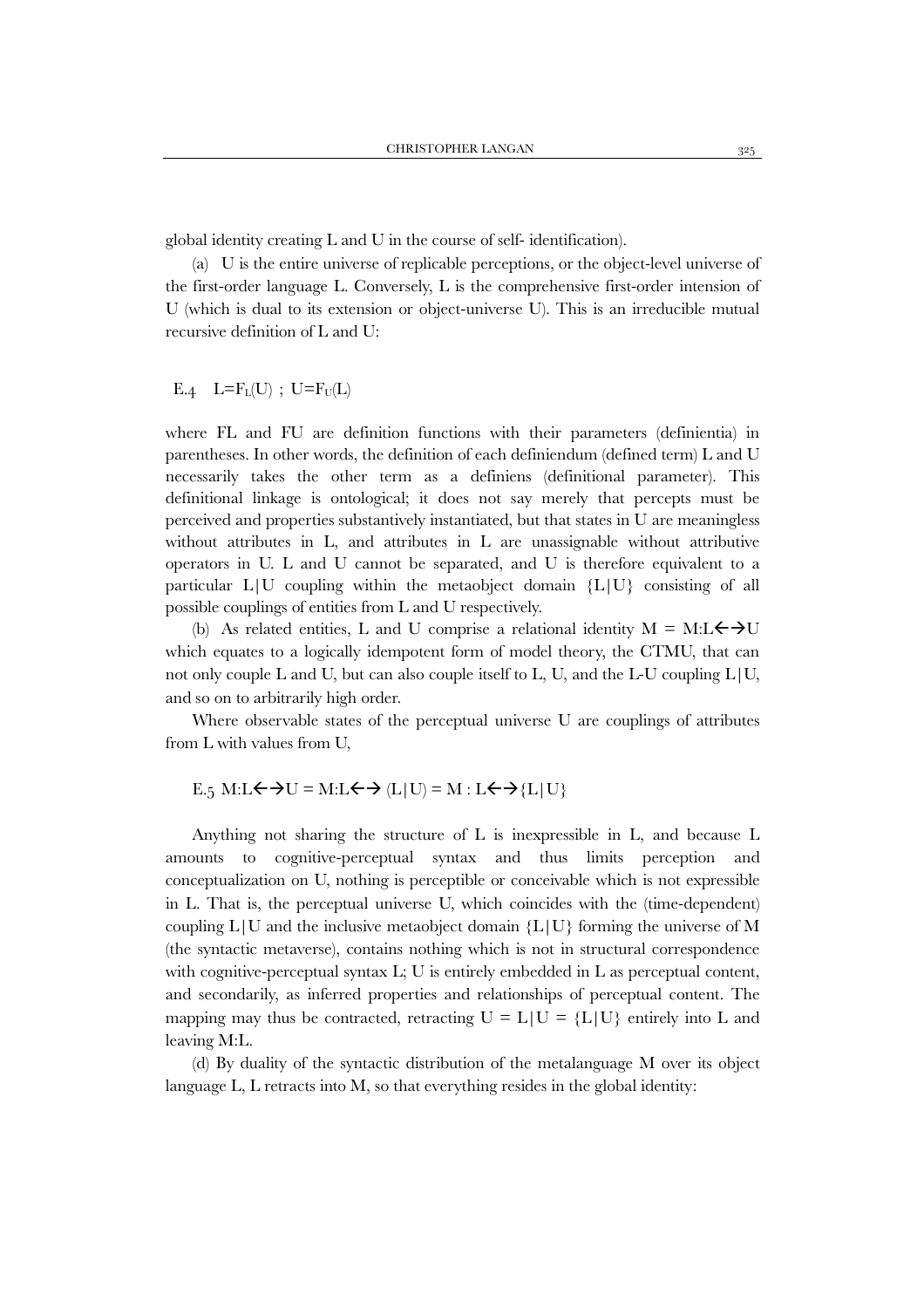E.6 M:L  $\rightarrow$  M  $\rightarrow$  M':M $\leftarrow$   $\rightarrow$  {L|U} = M":M $\leftarrow$   $\rightarrow$  {M|LU} = ..., by the logical idempotence of M]

Saying that M distributes over L amounts to saying that it distributes over points of L, i.e., syntactic operators and their coupled state-transitional identification events, which are in turn locally embedded in M. The syntactic self-distribution of M involves self-similarity mapping called d-endomorphism, in which M "self- quantizes" as trialic self-operators (acceptors and/or generators) coinciding with relationships and identification events ("measurements"). Basically, this creates localized, attenuated copies of M immersed in a hological medium everywhere identical to M. Dendomorphism describes the past-to-future direction of time (and the inward direction of space); the dual mapping, evolution or d-ectomorphism, has the opposite spatiotemporal directionality. These mappings occur only together in a spatiotemporally symmetric metaprocess called conspansion, where they define primary (potentiative) and secondary (actualizative) stages of causation respectively associated with wavefunction propagation and collapse. This requires orthogonal (causal and metacausal, mechanical and telic) modes of quantization associated with not only physical state and state-transition, but adaptive syntax-state (medium-content) relationships of arbitrary order.

The end result is a self-quantized, self-stratified trialic identity  $M = (M \supset L \supset U)$ which is simultaneously equivalent to the perceptual universe U, the cognitiveperceptual language L, and an idempotent metalogical metalanguage which models itself by iteratively coupling L and U while coupling itself to the metaobject domain  ${L|U}$  and its inductive successors to arbitrarily high order.

According to its structure, M is a supertautology, that is, a comprehensive, ontically self-contained metalanguage of reality which is equivalent to reality itself … a reflexive self-recognition / self-generation operator whose reflexiveness amounts to a generalized form of consciousness heritable by its quanta. Nothing which violates the supertautology can ever break into it, or maintain a relationship with it at or below the level of the violation. A local identity in conflict with the global identity M is ultimately annihilated.

A supertautology is self-verificative, as it injects logic – including the tautological propositional level of predicate logic and the supertautology itself – into its own quanta as accepting and generative syntax, which are supported and constrained by it. A supertautology thus limits reality to just that over which it distributes (including itself); anything over which it does not distribute is neither supported nor constrained by it, and is therefore unintelligible and tautologically excluded from the reality of which it is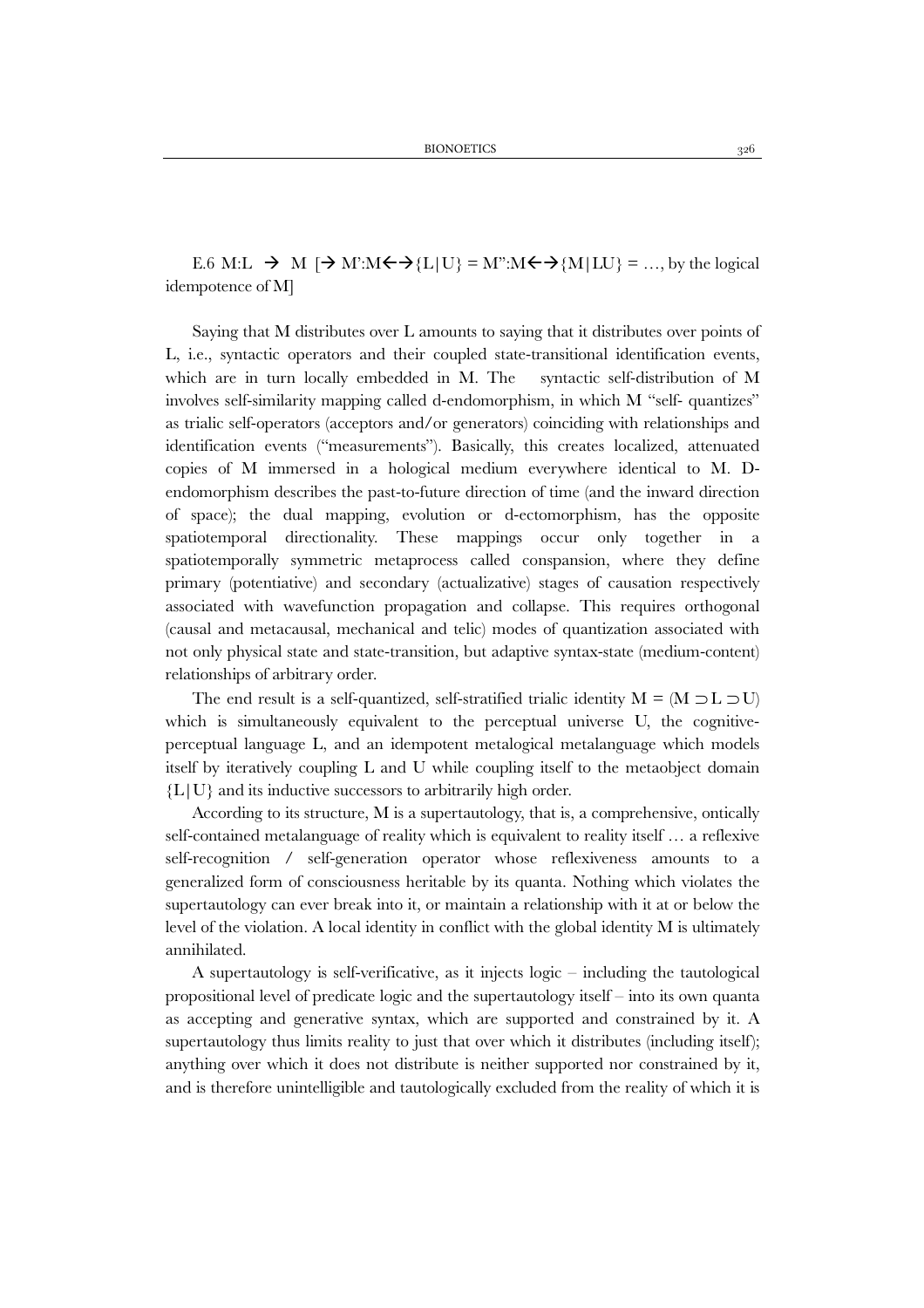the hological identity and unique source of coherence and intelligibility. In short, M is a self-identification operator which not only identifies and verifies itself, but excludes its negation; that which fails to conform to the most general level of accepting syntax, namely logic, cannot be accepted as cognitive-perceptual input, or for that matter as an ingredient of reality theory.

As observed above, logical induction is just an identity mapping on an inductively idempotent logical identity- operator. Self-identification by the reality-theoretic supertautology equates to a universal trialic identity mapping which plays the roles of explanandum, explanation, and explanation-function (a function which accepts the explanandum as input and yields its explanantia as output). Shifting the terminology to the model- theoretic level of predicate logic, we now see that the identity mapping plays the roles of universe, language, and model.

The trialic supertautological identity M can be developed into the Cognitive Theoretic Model of the Universe or CTMU, a reality-theoretic structure with formallinguistic, geometric, and model-theoretic aspects. Because its formal aspect is called *Self-Configuring Self-Processing Language* or SCSPL while its geometric aspect is called the *Conspansive Manifold* or CM, it is sometimes written "SCSPL | CM" to convey its global logico-geometric (form | content, language | universe) duality. Due to the way the geometry of reality couples with the identity- metalanguage  $M = SCSPL$ , physical (perceptible) reality is everywhere directly immersed in metaphysical (global-identic) reality.

In the first decade of this millennium, the CTMU was succinctly described as follows:

**Interviewer**: Can you sketch the CTMU -- in plain English -- for our readers?

**CML**: The name literally says it all. The phrase "Cognitive-Theoretic Model of the Universe" contains three main ingredients: *cognitive theory, model*, and universe. Cognitive theory refers to a general language of cognition (the structural and transitional rules of cognition); universe refers to the content of that language, or that to which the language refers; and model refers to the mapping which carries the content into the language, thus creating information. The way in which the title brings these three ingredients together, or "contracts" their relationship to the point of merging, reflects their perfect coincidence in that to which the title implicitly refers, i.e., reality (the physical universe plus all that is required to support its perception and existence). Thus, the CTMU is a theory which says that reality is a self-modeling universal language, or if one prefers, that *the universe is a self-modeling language*.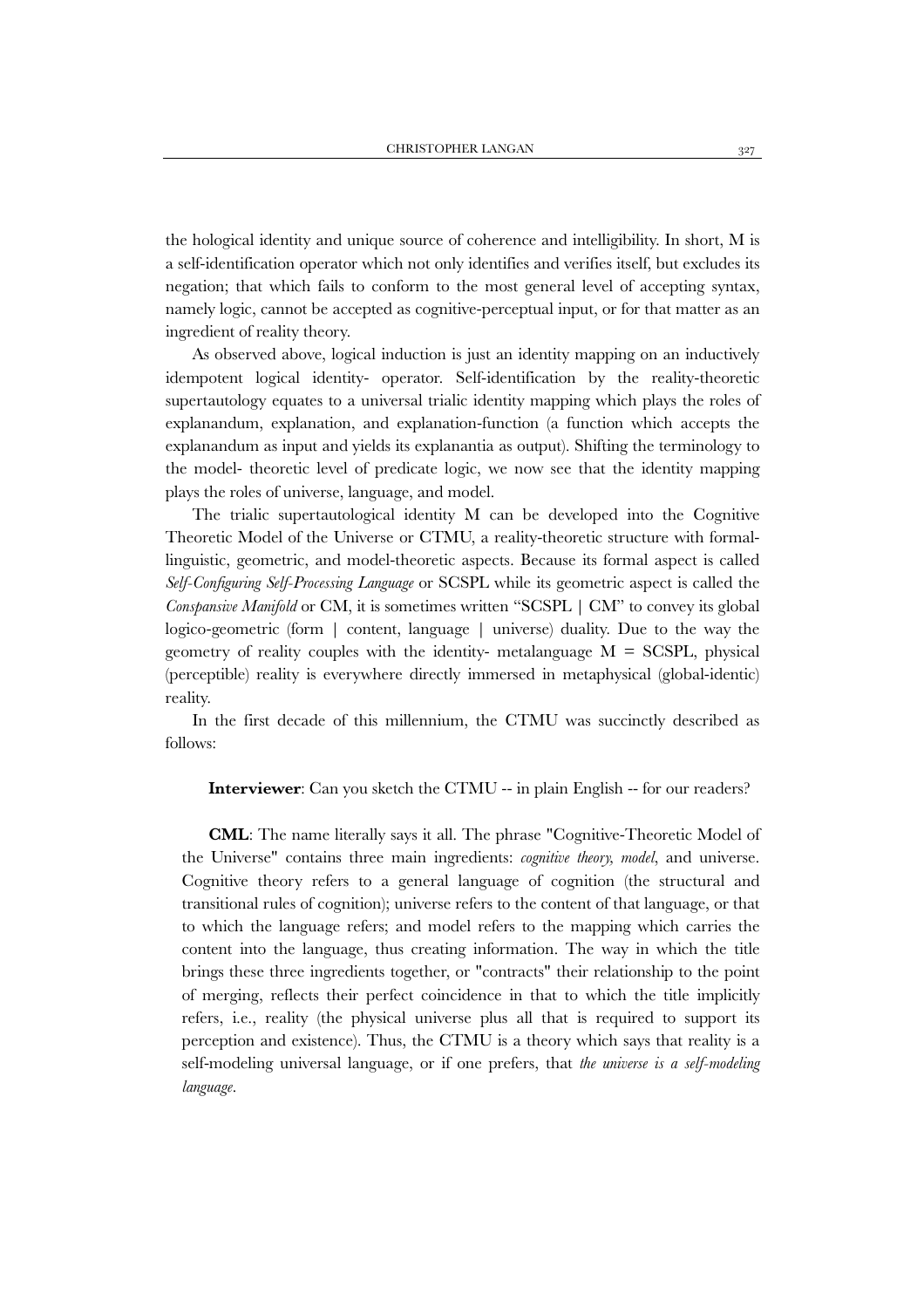The operation of combining language, universe, and model to create a perfectly selfcontained metalanguage results in SCSPL, short for Self-Configuring Self-Processing Language. This language is "self-similar" in the sense that it is generated within a formal identity to which every part of it is mapped as content; its initial form, or grammatical "start symbol", everywhere describes it on all scales. My use of grammatical terminology is intentional; in the CTMU, the conventional notion of physical causality is superseded by "telic causation", which resembles generative grammar and approaches teleology as a natural limit. In telic causation, ordinary events are predicated on the generation of closed causal loops distributing over time and space. This loop-structure reflects the fact that time, and the spatial expansion of the cosmos as a function of time, flow in both directions - forward and backward, outward and inward - in a dual formulation of causality characterizing a new conceptualization of nature embodied in a new kind of medium or "manifold".

### SUMMATION

In sum: there are two kinds of causality in the CTMU, mechanical and telic. Telic causation is associated with conscious self-modeling entities, i.e., entities with sufficient mental coherence and complexity to internally model the relationship between self and environment (this being the kind of entity which can meaningfully participate in the self-identificative evolution of M by self-modeling, which happens automatically with embedment in M). Reality is usually understood to evolve along an ordinal parameter, time, as a sequence of spatial distributions of matter and energy, with allowance for perspectival variation. Treating reality as a unique kind of language, the CTMU shows that it is instead generated or grammatically produced by a telic (self-generative) grammar which operates dually to standard terminal causation and orthogonally to time.

SCSPL can be factored into a pair of semilanguages Ls and Lo, which are respectively dynamical and static and associated with the conspansive model and the linear-ectomorphic semimodel of the CTMU. Standard physics is largely confined to the linear-ectomorphic semimodel, which is retroscopic. In the CTMU, (meta)causation and dynamics reside solely in SCSPL. Ordinarily, the geometry of reality is described as a spatial or spatiotemporal manifold, the structure of which is usually explicated as a fiber bundle. However, a fiber bundle resides in the linearectomorphic semimodel and thus lacks support for its own evolution. The CTMU describes the geometry of reality using a more sophisticated structure associated with the self-dual conspansive model, which evolves metacausally and orthogonally to the terminal (temporal, ordinal) axis. Unlike the linear-ectomorphic kind of manifold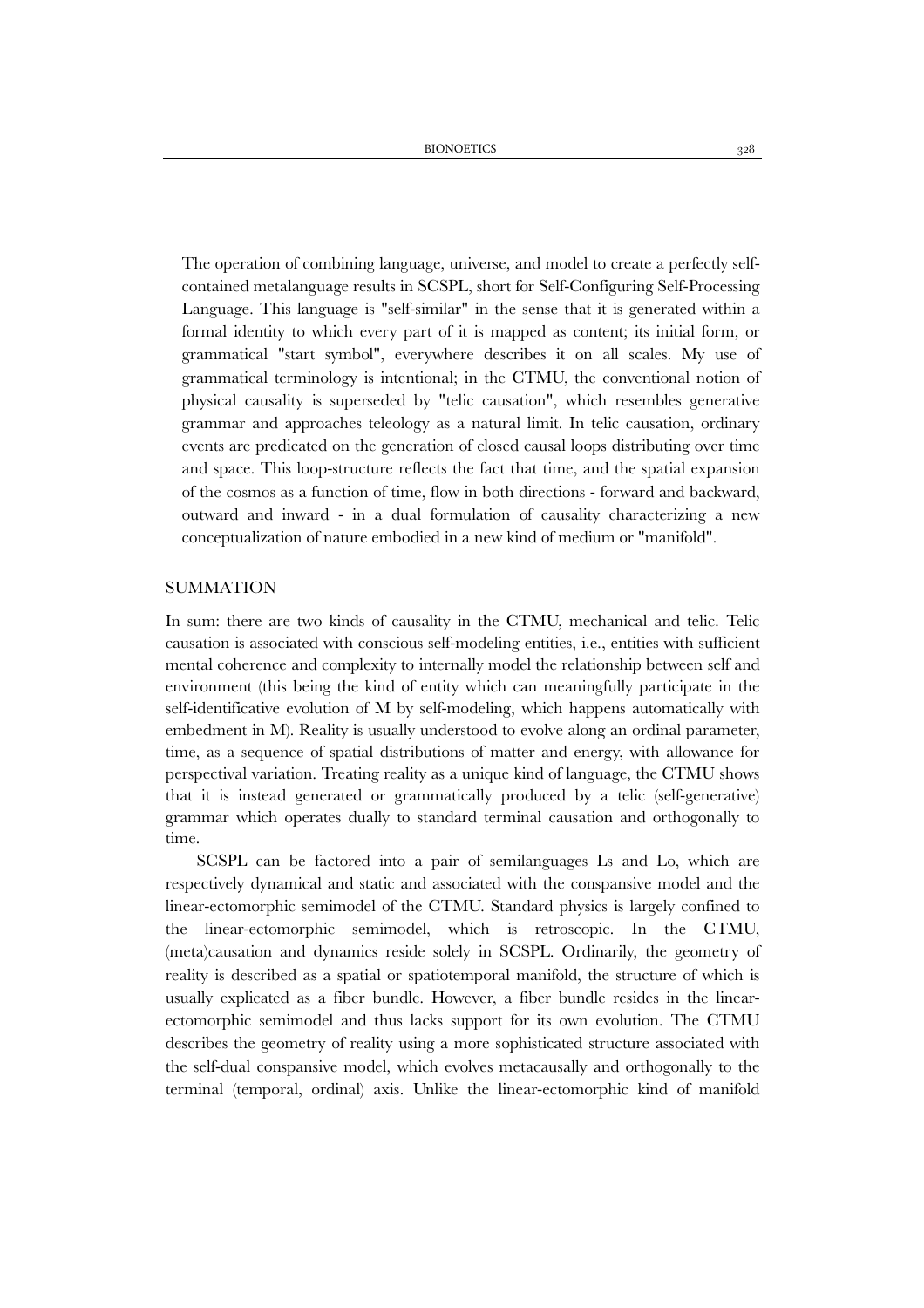usually employed in physics, the conspansive manifold has the characteristics required of a true universal medium, accommodating causal quantization requirements while incorporating General Relativity as a linear-ectomorphic terminal limit.

In the CTMU, the Lagrangian formalism of mainstream physics is merely the timelike image of a more general CTMU process, telic recursion, which accommodates a generalization of so-called physical causation called telic causation. The CTMU effects this accommodation by incorporating full support for the metacausal-grammatical dimension of causation. Its "spacelike" telic feedback, orthogonal to time, is what other theories mistake for "causation and retrocausation", which are confined to terminal event-sequences in the linear-ectomorphic semimodel. In particular, any quantum Lagrangian fits into the conspansive manifold as a conspansive cycle embedded in a conspansive metacycle or quantum of telic metacausation. The CTMU interpretation and extension of quantum mechanics, Sum Over Futures (SOF), is a generative "quantum metamechanics" supporting this embedment.

In the CTMU, quantum mechanics is modeled rather than merely interpreted. Unlike a mere interpretation, a model is logically valid; unlike a conventional "interpretation" of quantum mechanics, a QM model has a definite codomain. Without a verifiable "pre-quantum" picture of reality, the codomain of a QMinterpretative mapping is indefinite, precluding its validation as a real "model" (the absence of a model alone ensures the invariance of quantum mechanics under interpretative variation). Where a valid ToE is lacking, it cannot be decided which (if any) QM interpretations are correct, or how they relate to each other. In fact, QM itself defies verification on its own merits, and the field of QM interpretation is arguably pointless except insofar as it points toward the deeper structure of reality.

Independently of arguments for the Holographic Principle in string theory, the CTMU logically establishes that the universe is indeed a holographic self-simulation. The difference between the stock cosmic hologram and the CTMU "hologram" is that the latter is a trialic hological language which, because it is a metaevent and metaprocess as well as a metaobject and metarelation (the metacausal analogues of event, process, object, and relation), displays spatiotemporal closure. As required by the self-distribution of M (and arguably by the definition of "hologram"), the cosmic hologram is replicated in every identification event or internal point of the conspansive manifold. In the CTMU hologram, reality everywhere "simulates itself" through, and for, its own constituents.

As might be expected, there is much more to this story. The CTMU theoryuniverse-model dates from the mid- 1980's, and has since been extensively developed in nearly total isolation from the academic community.